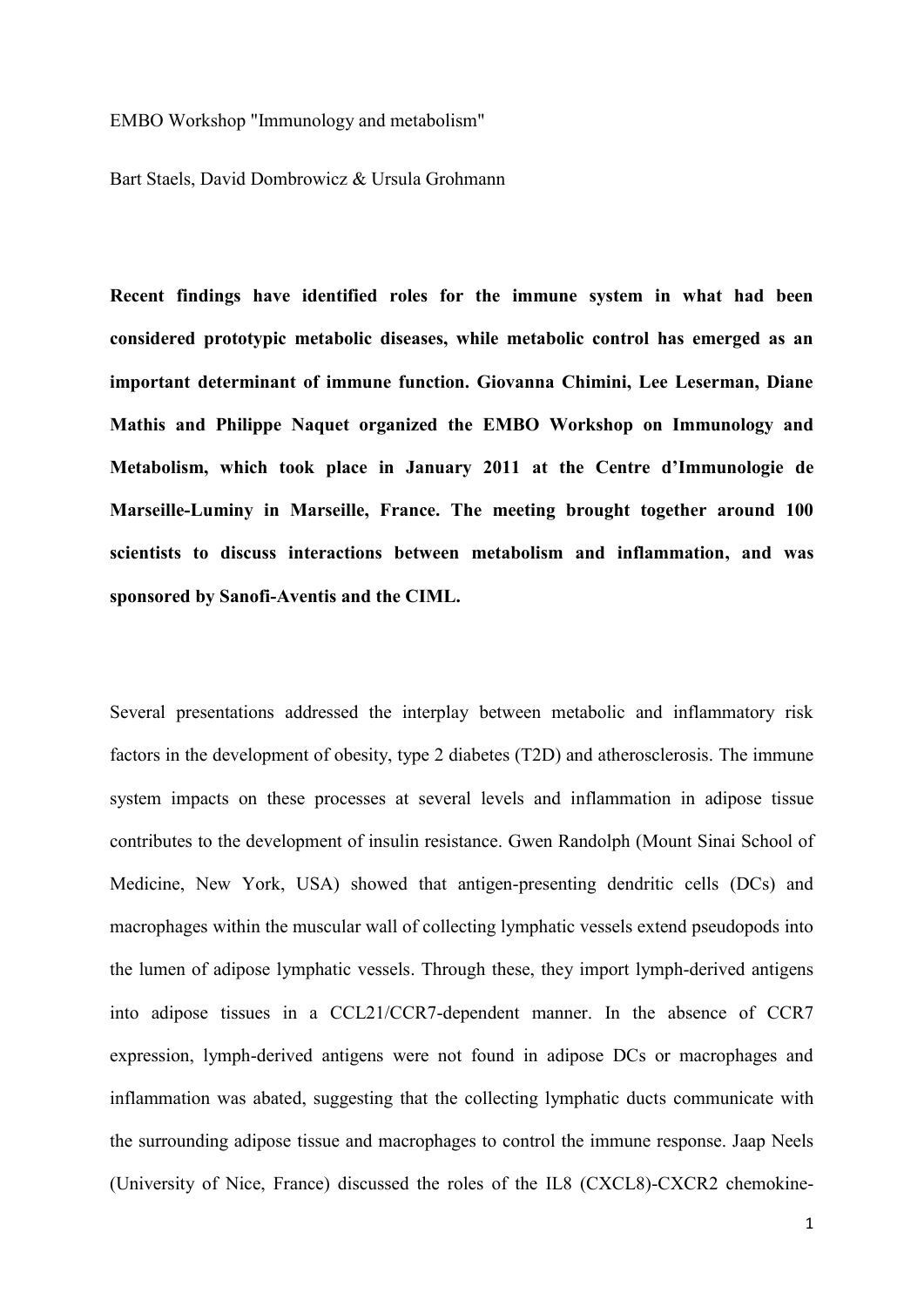chemokine receptor system and paxillin/ $\alpha$ 4-integrin interactions in monocyte/macrophage rolling and arrest on adipose tissue endothelial vessel walls. He demonstrated their important role in the subsequent macrophage infiltration of adipose tissue and development of insulin resistance. He also highlighted the role of  $CD11c<sup>+</sup>$  cells in the induction of high fat dietinduced insulin resistance and the expression of inflammatory markers. Deficiency or inhibition of 5-lipoxygenase (LO)–mediated leukotriene production altered M1/M2 content in adipose tissue and protected against insulin resistance. Diane Mathis (Harvard Medical School, USA) identified a specific subset of regulatory T cells (Tregs) in abdominal fat that express higher levels of PPAR $\gamma$ 1 than other Tregs. Abdominal fat Tregs produce high amounts of IL-10 and their deletion leads to increased inflammation, obesity and insulin resistance upon high-fat diet feeding. Luca Mazzarella (European Institute of Oncology, Milan, Italy) reported that insulin or IGF at high levels inhibit the induction of human  $F\alpha p3^+$ Tregs. This may lead to an increased inflammatory state.

Several other mechanisms were reported to be involved in inflammation in adipose tissue. The plasma concentration of CD40L is elevated in T2D and metabolic syndrome patients. Marjorie Poggi (Cardiovascular Research Institute, Maastricht, The Netherlands) reported that antibody-mediated depletion of CD40L improved metabolic control in a mouse model of a high-fat diet, Jean-François Tanti (INSERM U895, Nice, France) showed that macrophagederived IL-1 $\beta$  and TNF increase adipocyte expression of TPL2 (MAP3K8). This controls cytokine-induced lipolysis and down-regulates insulin signaling. Conversely, Tpl2 inhibition in adipocyte-macrophages co-cultures reduces production of inflammatory cytokines.

Anna Krook (Karolinska Institutet, Sweden) discussed cytokine control of skeletal muscle glucose metabolism. She showed that IL-6 and IL-13 are induced during exercise in muscle,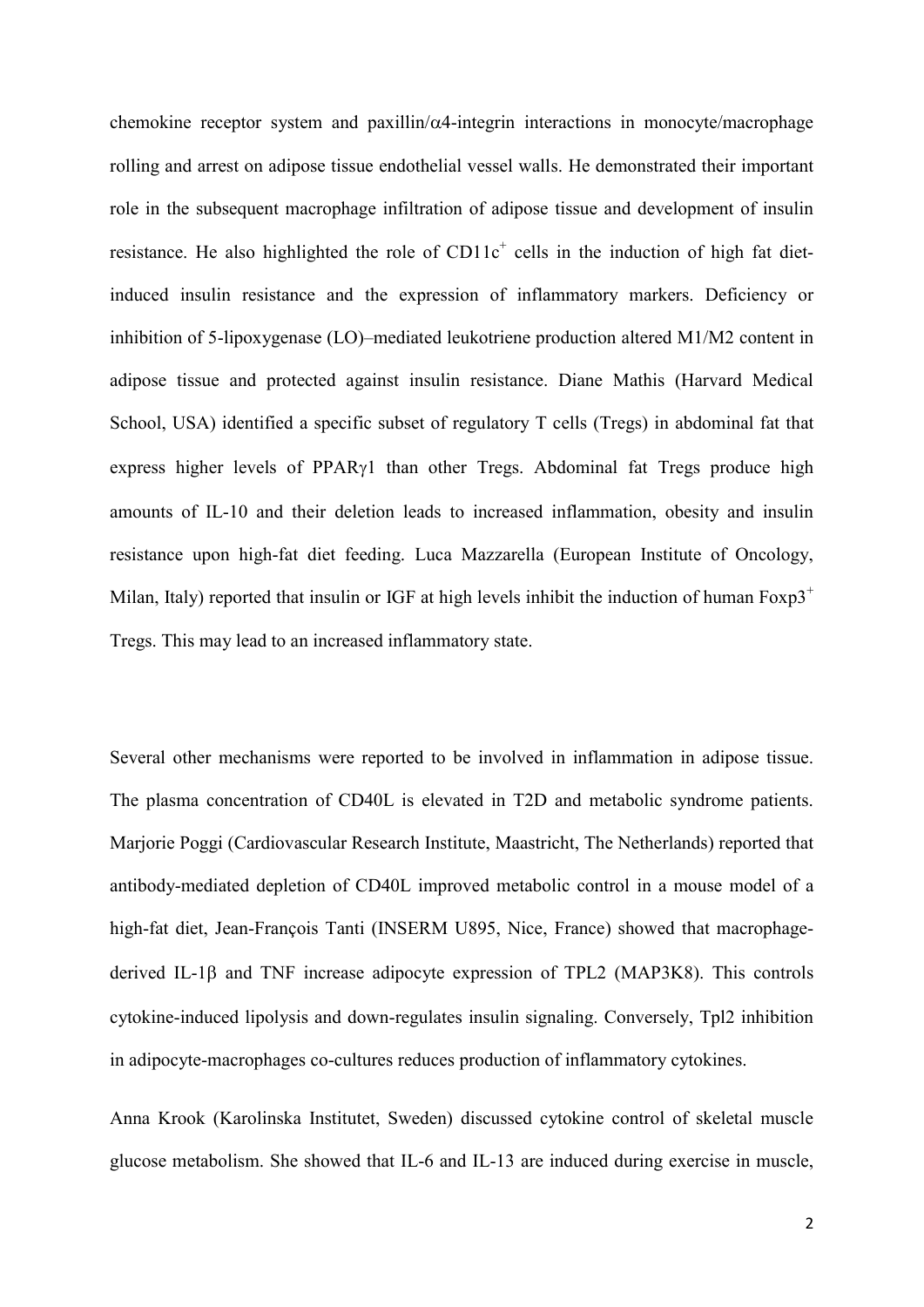inducing myotube formation, glycogen synthesis and glucose uptake in skeletal muscle cells. Intriguingly, the skeletal muscle of T2D patients displays IL-6–resistance and secretes less IL-13, due to induction of the inhibiting microRNA Let7. David Patsouris (U. Lyon Sud, France) found that the skeletal muscle of obese mice displays increased levels of inflammatory markers (TNF, MCP1) along with the presence of macrophages. David Simar (U. New South Wales, Australia) compared insulin signaling in the monocytes of lean and obese individuals, the latter having decreased cell surface GLUT4 expression related to increased JNK, IKK and IRS1-Ser phosphorylation.

Several presentations addressed the regulation of high-density lipoprotein (HDL) production, which is protective against cardiovascular disease. Laurent Yvan-Charvet (Columbia U., USA) suggested an intriguing and novel regulatory role for ABCA1 and ABCG1. These are well known controllers of cholesterol efflux from macrophages. Both *ABCA1* and *ABCG1* genes are highly expressed on hematopoietic stem cells (HSC). The genetic deletion of these transporters in mice leads to proliferation of HSC, resulting in increased levels of circulating and infiltrating neutrophils, monocytes and eosinophils, with pro-atherogenic consequences. Eric Moses (Texas Biomedical Research Institute, USA) showed that variants of the gene coding for the pantetheinase Vanin 1, might determine plasma HDL-C concentrations and therefore atherogenesis. Laure Perrin-Cocon (INSERM U851, Lyon, France) showed that HDL phospholipids inhibit DC maturation and LPS-induced NF-KB activity, identifying a novel immune-modulatory and potentially anti-atherosclerotic mechanism of HDL.

Ziad Mallat (U. Cambridge, UK) addressed the contribution of B lymphocytes to atherogenesis, and reported the beneficial effect of anti-CD20 mediated B cell depletion. This led to decreased atherosclerosis, reduced IFN- $\gamma$  levels and IgG anti-oxidized LDL antibody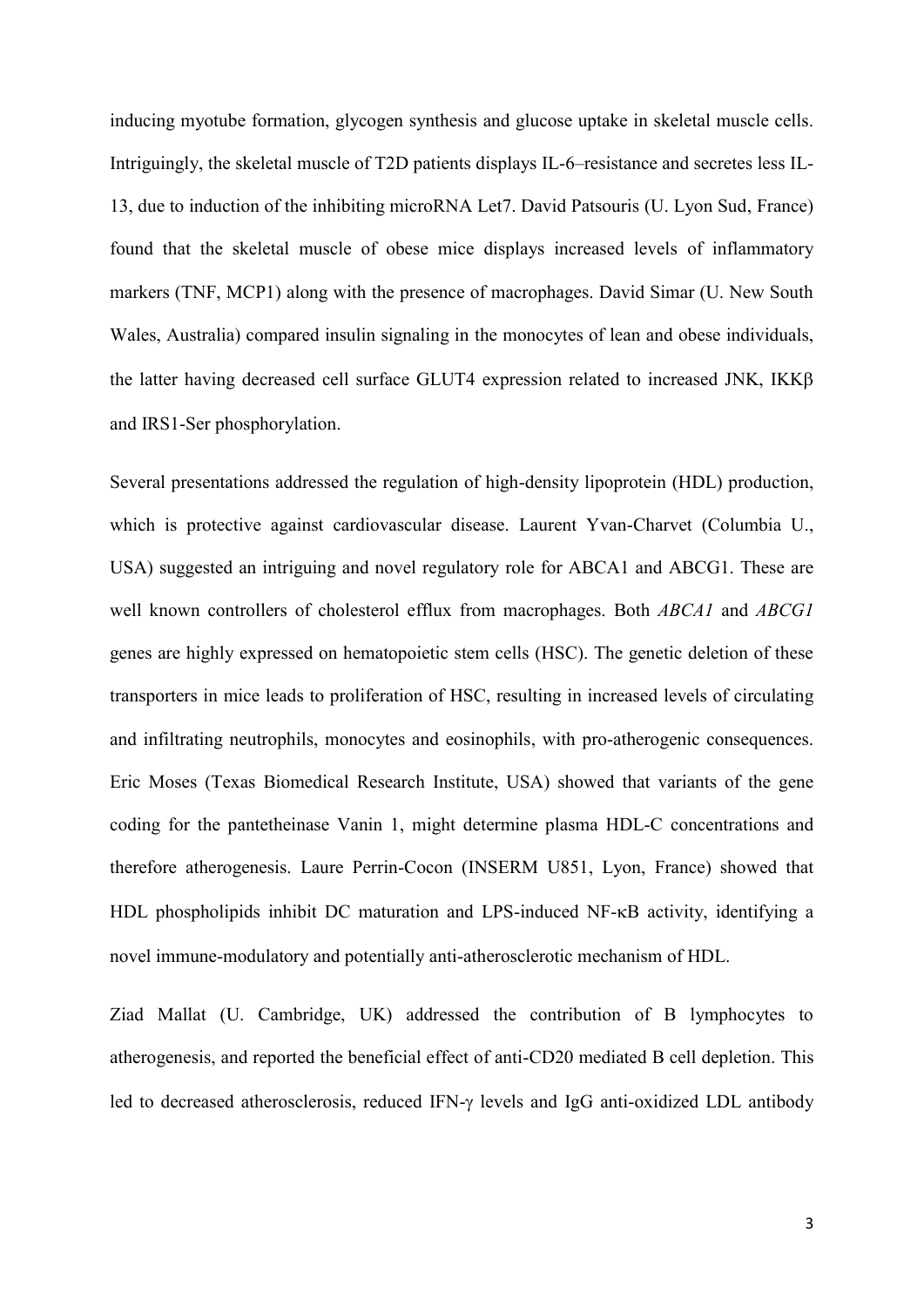production, but enhanced IL-17. Interestingly, CD20-depletion did not markedly influence anti-oxLDL IgM-producing B cells.

Kenneth Rock (U. Massachusetts, USA) discussed the induction of inflammation by sterile stimuli, such as urate and cholesterol crystals, via activation of the NRLP3 inflammasome that matures IL-1 $\beta$ . Phagocytosis of these crystals by macrophages triggers the inflammasome via lysosomal rupture and cathepsin B activation, a mechanism that may contribute to the induction of atherosclerosis. Host sterol metabolism is essential for controlling viral replication. Peter Ghazal (U. Edinburgh, UK) presented data on the impact on sterol metabolism of virus-induced activation of pattern recognition receptors (PRR), which suggests the existence of an innate immune mediated cross-regulation between infection and sterol metabolism.

The pleiomorphism of the monocyte-macrophage lineage and a precise definition of their activation status were also major topics of discussion. David Hume (U. Edinburgh, UK) performed gene expression profiling in various monocyte populations to identify specific transcription networks. Surprisingly, many surface markers thought to be subpopulationspecific, such as CD11c (a DC marker), are rather more specific for the inflammatory response than the cell subset. Extensive expression profiling of mouse and human CSF-1– treated macrophages showed that 10% of genes are discordantly expressed and 25% showed significant differences in expression levels. Many gene pathways were found to be differentially expressed in human and mouse macrophages, including the arginase and tryptophan metabolic pathways. Graham Thomas (U. Edinburgh, UK) studied modifications of gene expression profiles in alternative (M2) macrophages induced by nematode infection. Parasite mainly affected pathways involved in energy metabolism, in particular arachidonic acid metabolism, with a large increase in 5- and 15-LO expression. Sophie Lotersztajn (Henri Mondor Hospital, Créteil, France) discussed the protective role of the endocannabinoid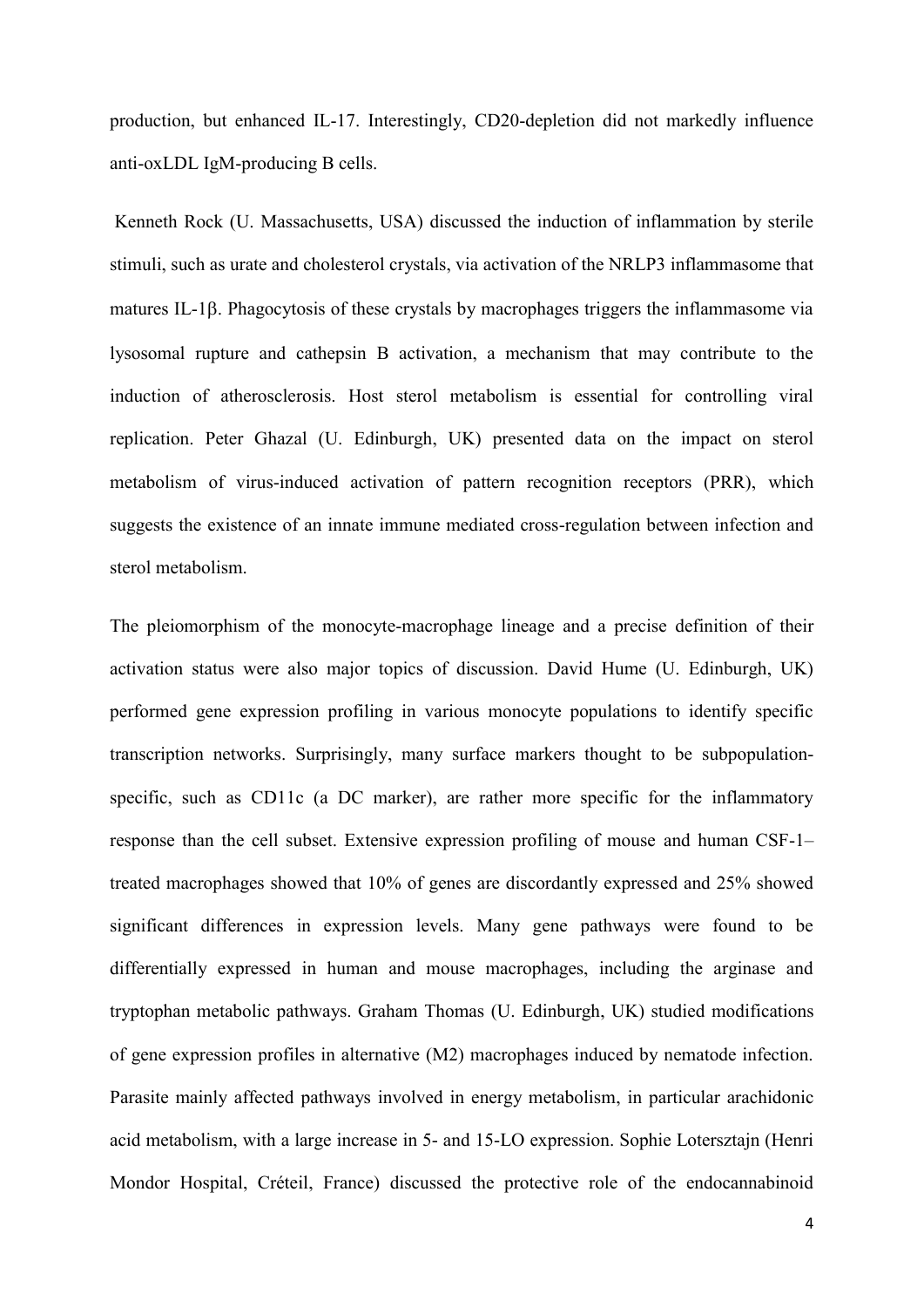receptor CBR2 in alcoholic liver disease. The receptor prevents alcohol-induced M1 polarization of Kupffer cells and favors transition into an M2 phenotype. Réjane Paumelle (INSERM U1011, Lille, France) showed that deficiency of the anti-oncogene and cell cycle regulator p16INK4A polarizes macrophages from M1 to M2 in a manner independent of its cell cycle controlling activities. Liver Kupffer cells also belong to the monocyte/macrophage lineage. Ilse Scroyen (INSERM U626, Marseille, France) presented data linking fatty liver disease and LPS-induced plasminogen activator inhibitor-1 (PAI-1) with its hypoglycemic effect. Kupffer cells aggravate this process, possibly through the NFκB pathway, although they are not primary actors.

Christopher Glass (U. California San Diego, USA) reviewed the crucial positioning of nuclear receptors at the crossroads between metabolic and inflammatory pathways in his Keynote address. He summarized the mechanisms of anti-inflammatory activities via trans-repression of PPAR<sub>Y</sub>, LXR and GR. Trans-repression by LXRs and PPAR<sub>Y</sub> occurs via their SUMOylated forms, which inhibit the removal of the co-repressor NCoR from inflammatory response gene promoters. Recent findings have identified Coronin2A (Cor2A) as an NCoR complex protein. Cor2A interacts with SUMO-LXR and is thus a SUMO-LXR docking site. Cor2A knockdown also resulted in decreased inflammatory gene expression and Cor2A was found to be necessary for NCoR clearance from the promoter via the recruitment of actin upon LPS stimulation. Bart Staels (INSERM U1011, Lille, France) discussed the counterintuitive presence of M2 macrophages in human atherosclerotic lesions. These macrophages display decreased cholesterol handling due to low  $LXR\alpha$  expression. Consequently, PPAR $\gamma$ activation does not enhance ABCA1 expression, but stimulates phagocytic activity via regulating thrombospondin-1 expression. Antonio Castrillo (IIBM CSIC-UAM, Madrid, Spain) showed that  $LXR^{-/-}$  mice lack marginal zone macrophages, potentially due to differences in bone marrow progenitors in  $LXR_{\alpha}$ , but not  $LXR_{\beta}$ -null mice. As shown by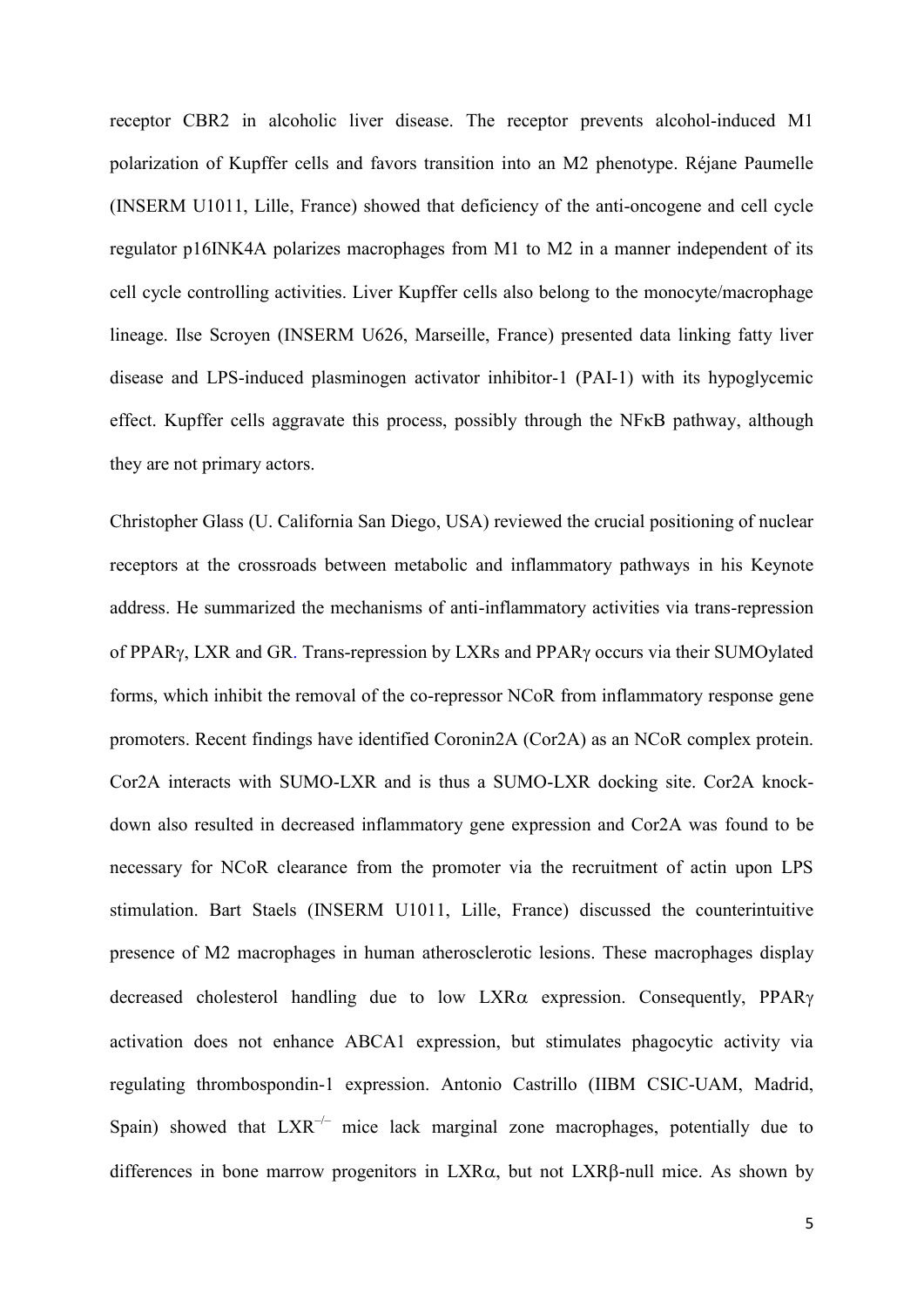Andres Hidalgo (CNIC, Madrid, Spain), the control of senescent neutrophil efferocytosis by macrophages enables  $LXR\alpha\beta$  to have an unexpected role in the regulation of circadian oscillations in haematopoietic stem and progenitor cell (HSPC) transport, which is negatively correlated with bone marrow CXCL12 levels. Christine Delprat (CNRS UMR 5239, Lyon, France) showed that IL-17A promotes foam cell formation by regulating lipid metabolism genes as well as  $LXR\alpha$  and PPAR $\gamma$  in Langerhans cell histiocytosis. Percy Knolle (U. Bonn, Germany) identified a role for  $PPAR\gamma$  in experimental autoimmune encephalomyelitis (EAE). PPARy activation delays disease onset via its effects on CD4<sup>+</sup> T lymphocytes. PPAR $\gamma$ <sup>-/-</sup> CD4<sup>+</sup> T cells are prone to develop into Th17 cells due to increased expression of the nuclear receptor ROR<sub>V</sub>t. Signals upstream of the glucocorticoid receptor also play a role in metabolic diseases linked to inflammation. Katia Karalis (Children's Hospital, Harvard Medical School, USA) showed that LPS treatment of corticotropin-releasing hormone-deficient mice induces anorexia.

Another theme of the meeting concerned the role of oxidative stress and the generation of reactive oxygen species (ROS) in the modulation of inflammatory responses. Anna Rubartelli (IST, Genova, Italy) showed that ROS production and subsequent activation of the antioxidant system are required for Toll-like receptor-induced IL-1 $\beta$  secretion by myeloid cells. An improper redox response results in altered inflammasome activation and IL-1 secretion. Shyam Biswal (Johns Hopkins U., USA) reported roles for Nuclear factor erythroid-2 related factor (Nrf2) and its inhibition by Kelch-like ECH-associated protein 1 in the expression of antioxidant and detoxification enzymes. Nrf2 inactivation ameliorated atherosclerosis due to decreased activation of metabolic enzymes, decreased glucose uptake and oxidation, and decreased fatty acid synthesis. In contrast, constitutive Nfr2 activation in cancer cells enhanced metabolism and inflammation. Alice Carrier (INSERM U624, Marseille, France) showed that ROS levels are controlled by Tumor Protein 53-Induced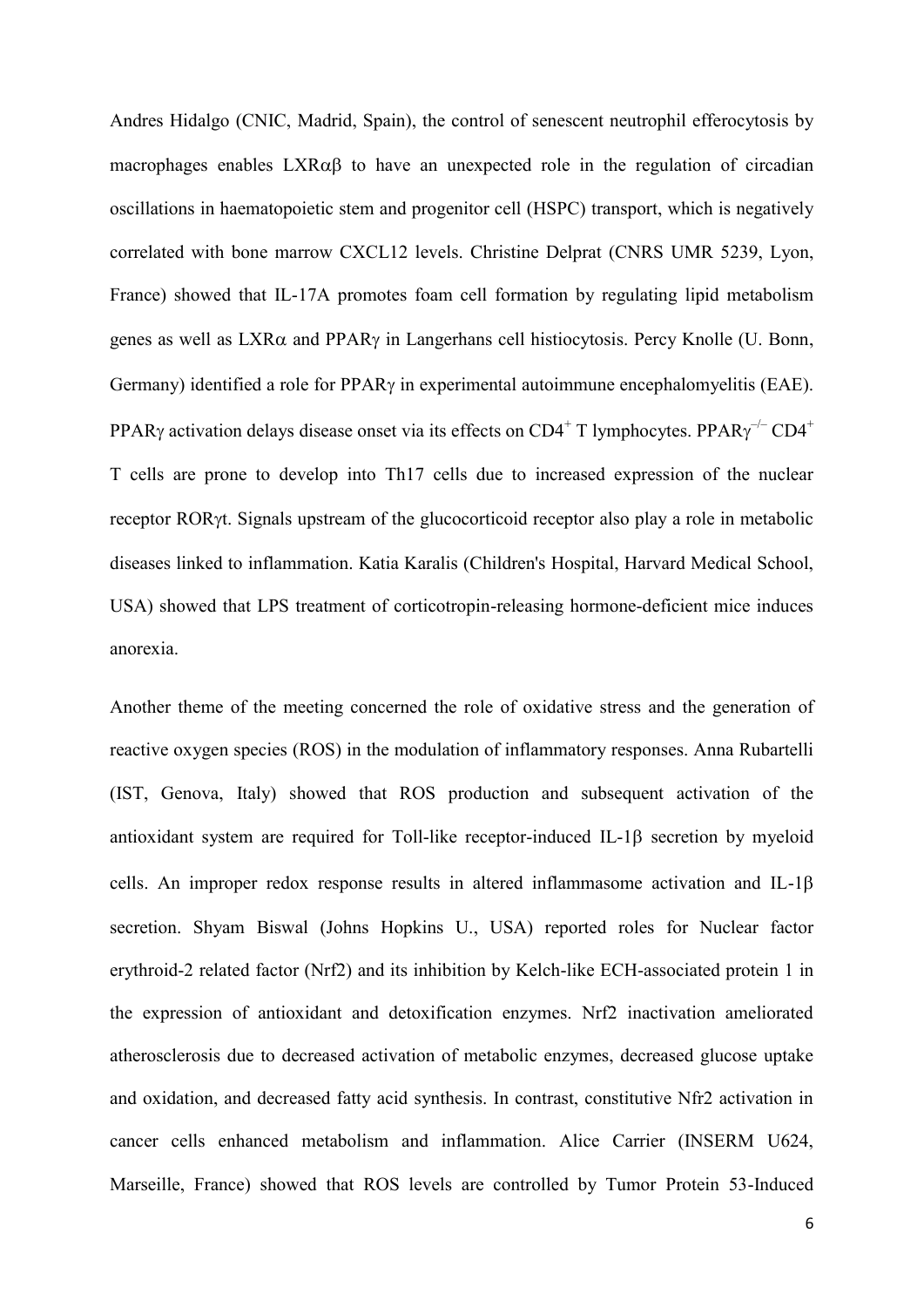Nuclear Protein 1, a p53-target which is repressed by miR155 in cancer cells, further establishing a link between redox state, metabolism and cancer. Leonore Herzenberg (Stanford U., USA) discussed the effect of N-acetylcysteine, an acetaminophen detoxifier, which increases GSH levels in individual cases of cystic fibrosis and HIV. She emphasized the beneficial effect of culturing cells under physiologic conditions  $(5\% 0_2)$ . Samuel Rommelaere (CIML, Marseille. France) studied the complex action of epithelial vanin 1, a pantetheinase that provides tissue cysteamine. Vanin 1-deficiency aggravates T1D but protects animals from acute colitis and modulates resistance to infectious disease.

Amino acid catabolism is an ancestral survival strategy that controls immune responses in mammals. Indoleamine 2,3-dioxygenase (IDO) catalyzes the first step of tryptophan (Trp) catabolism. Ursula Grohmann (U. Perugia, Italy) showed that IDO may have evolved in mammals to acquire signaling functions for the induction and maintenance of long-term immune tolerance. In plasmacytoid DCs, IDO signaling requires TGF- $\beta$ -induced tyrosine phosphorylation of two immune tyrosine-based inhibitory motifs (ITIM) contained in the noncatalytic domain of the enzyme. As shown by Andrea Nino Castro (U. Bonn, Germany), IDO is a key feature of regulatory DCs that exert microbicidal activity in a model of chronic inflammation sustained by *Listeria* cells. The effect does not depend on Trp starvation, but is mediated by tryptophan metabolites. Interestingly, human obesity is often associated with reduced plasma Trp and increased adipose and hepatic IDO expression (Odile Poulain-Godefroy; CNRS UMR 8199, Lille, France). A shift in Tregs/Th17 balance was associated with IDO increase in the subcutaneous adipose compartment, but was not observed in visceral adipose tissue. In T cells, IDO inhibits the mammalian target of rapamycin (mTOR), a central component of nutrient and hormone sensitive signaling pathways. mTOR signaling proceeds via two downstream complexes, TORC1 and TORC2. Using  $TORCI^{-/-}$  and  $TORC2^{-/-}$  mice, Jonathan Powell (Johns Hopkins U., USA) demonstrated that TORC2 is involved in the